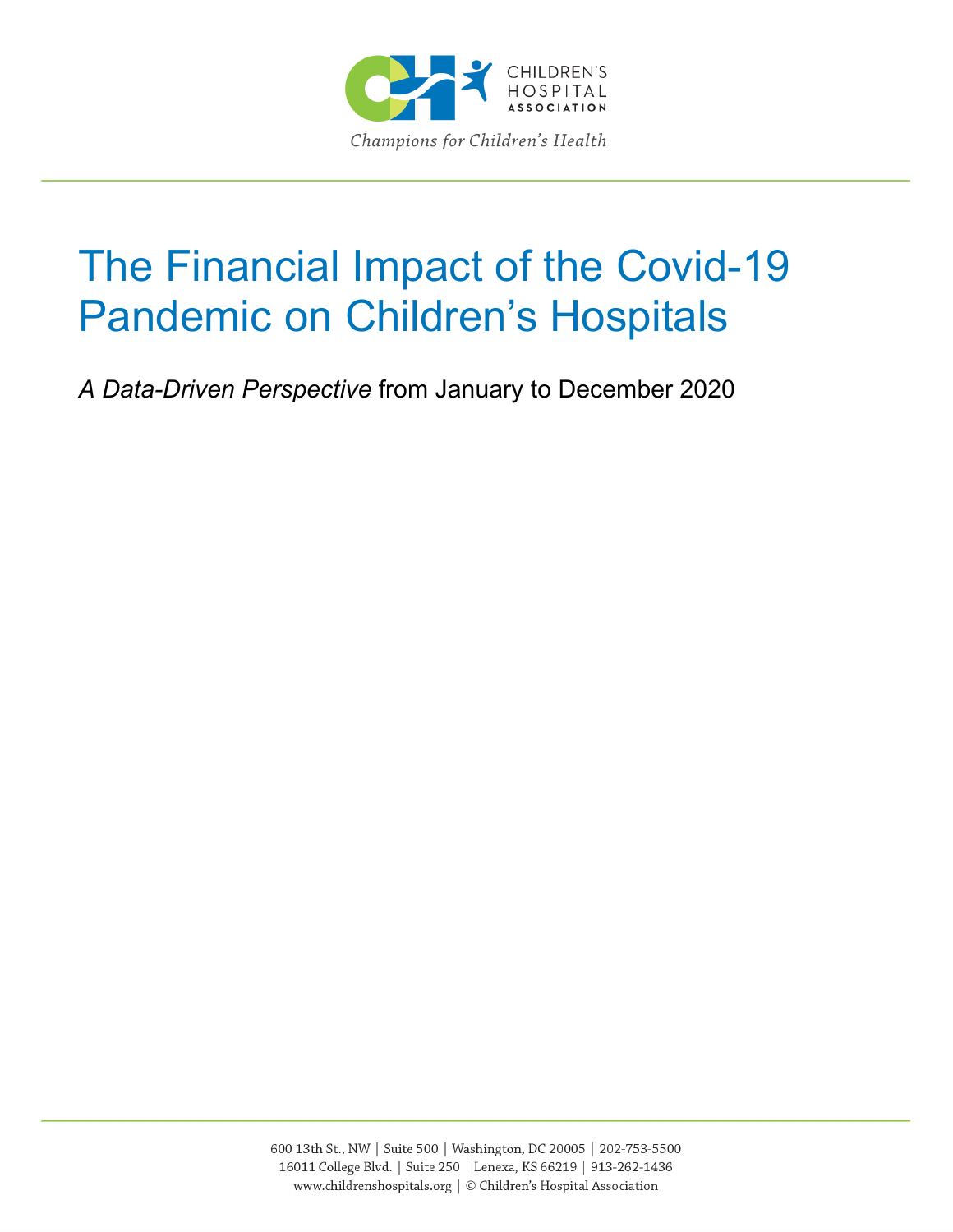## **Introduction**

It has been one year since the United States began a rolling shutdown of travel, schools, social establishments, and importantly, access to children's hospitals for any care that might be deferred to support the national surge response. What began as policies initiated by federal, state and local governments soon expanded to a social culture of anxiety, driving many families to avoid necessary routine and chronic health care for children over concerns of viral exposure. Pediatric providers, including children's hospitals and pediatricians, experienced immediate and precipitous declines in patient volumes. These declines have been greater than those incurred across the national hospital sector primarily serving adult patients.

Importantly, pediatric hospital volumes continue to decline into 2021, and are not projected to return to pre-pandemic levels until 2022. The effect of the pandemic on impact has resulted in dire financial challenges for many pediatric providers. Children's hospitals as a major anchor of the national safety net infrastructure for children are at risk.

Revenue sources are different between pediatric and adult-focused health care providers. Medicaid is the primary payer for children's hospitals covering more than 50% of patients treated in the pediatric health care system. Children's hospitals are the highest Medicaid provider hospitals in the country. As such, the more than 40 million children relying on Medicaid—many living with medical and social complexities resulting from socio-economic, environmental, and racial disparities—depend on children's hospitals for their care.

This report highlights the effects of the pandemic on pediatric hospitals by analyzing volume and financial data of the past year (January to December 2020). The data shows the reality of lagging recovery from the misperception that pediatric providers avoided material damages.

## **Data Sources and Approach**

Data from a sample of 33 children's hospitals across the U.S. was collected and analyzed quarterly over the past year (January to December 2020), with January to December 2019 serving as the comparative baseline. The dataset is pediatric representation, similar to the subset cited in the Kaufman [Hall National](https://www.kaufmanhall.com/ideas-resources/research-report/national-hospital-flash-report-january-2021)  [Hospital Flash Report Summary: January](https://www.kaufmanhall.com/ideas-resources/research-report/national-hospital-flash-report-january-2021) 2021, which assessed the effects of the pandemic on all U.S. hospitals.

The children's hospital financial and volume data is self-reported, comparable to the information in the Kaufman Hall report. Subsequent standardization and analysis were completed by the analytics team at the Children's Hospital Association (CHA). CHA is the world's largest and one of the most trusted repositories of financial and operational data framed specifically to support improving the care of children in children's hospitals.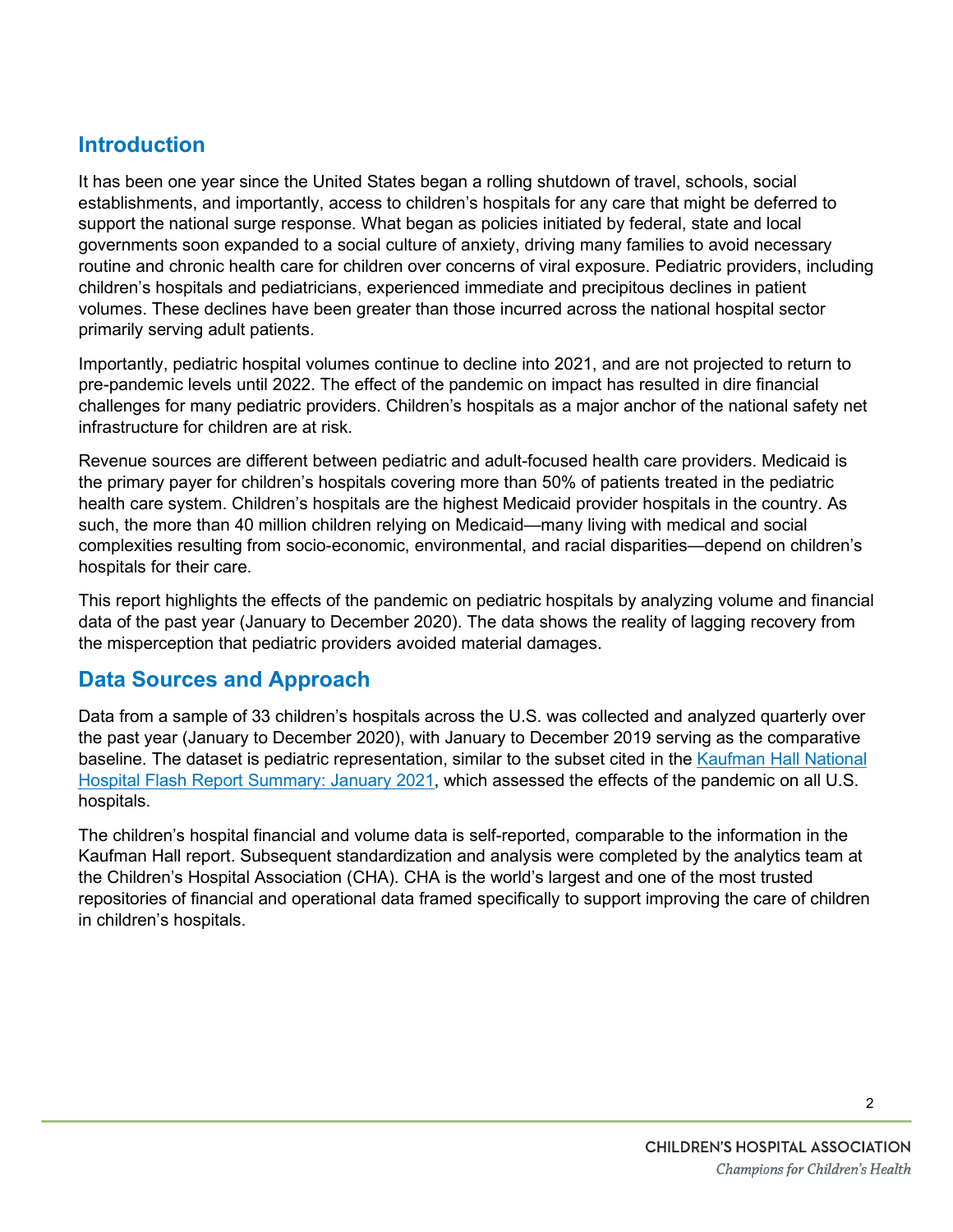# **Highlights**

**1) Utilization of health care by children has declined significantly through the pandemic, resulting in large volume and revenue shortfalls for children's hospitals and pediatricians.** 

Children have not suffered the same physical effects of COVID-19 as adults, and there was no comparable surge of acutely ill children. Coupled with the declines in accessing routine and chronic care, volumes and patient care revenues in children's hospitals declined more than in hospitals focused on caring for adult patients. The analysis shows inpatient pediatric discharges decreased (17%), with greater decreases in visits to primary care, the emergency room and pediatric outpatient services. As a result, patient care revenues decreased (7%). By comparison, the Kaufman Hall report cites a lesser (4%) reduction in discharges and an increase in patient care revenues of 4% across all hospitals. The decline in revenues to children's hospitals is estimated at negative \$5 billion for FY2020. Federal disaster relief in the form of the Provider Relief Fund (PRF) offset over \$3 billion of this loss, leaving a large negative impact on children's hospitals.

| Volume Indicator      | All U.S. Hospitals | <b>Children's Hospitals</b> |
|-----------------------|--------------------|-----------------------------|
| Inpatient discharges  | (4%)               | (17%)                       |
| Patient care revenues | 4%                 | (7%)                        |
| Inpatient revenue     | 9%                 | (4% )                       |
| Outpatient revenue    | በ%                 | $(11\%)$                    |

#### Figure 1 Volume and financial impact of COVID-19 pandemic

*Sources: Children's Hospital Association, Kaufman Hall; January to December 2020*

#### **2) Children's hospitals' patient care revenues have not recovered and continue to trend negatively.**

After a tumultuous start to 2020, a backlog of demand helped volumes steadily recover in the summer and early autumn. However, the pediatric industry never recovered to pre-pandemic levels with shortfalls continuing and cumulative losses mounting steadily over what was expected to be a period of recovery. The stable trend was not sustained, and inpatient discharges dropped steeply from November 2020 to January 2021, with emergency room and outpatient care volumes remaining far below pre-pandemic levels.

Current 2021 forecasting suggests a monthly negative variance through the end of 2021. We expect revenue losses to exceed \$1 billion over the first quarter and slowly return to within a few negative points of pre-pandemic levels over the balance of the year. These projections result in the pediatric hospital sector absorbing upwards of another \$3 billion in 2021 revenue losses due to the pandemic, on top of the \$5 billion impact in 2020.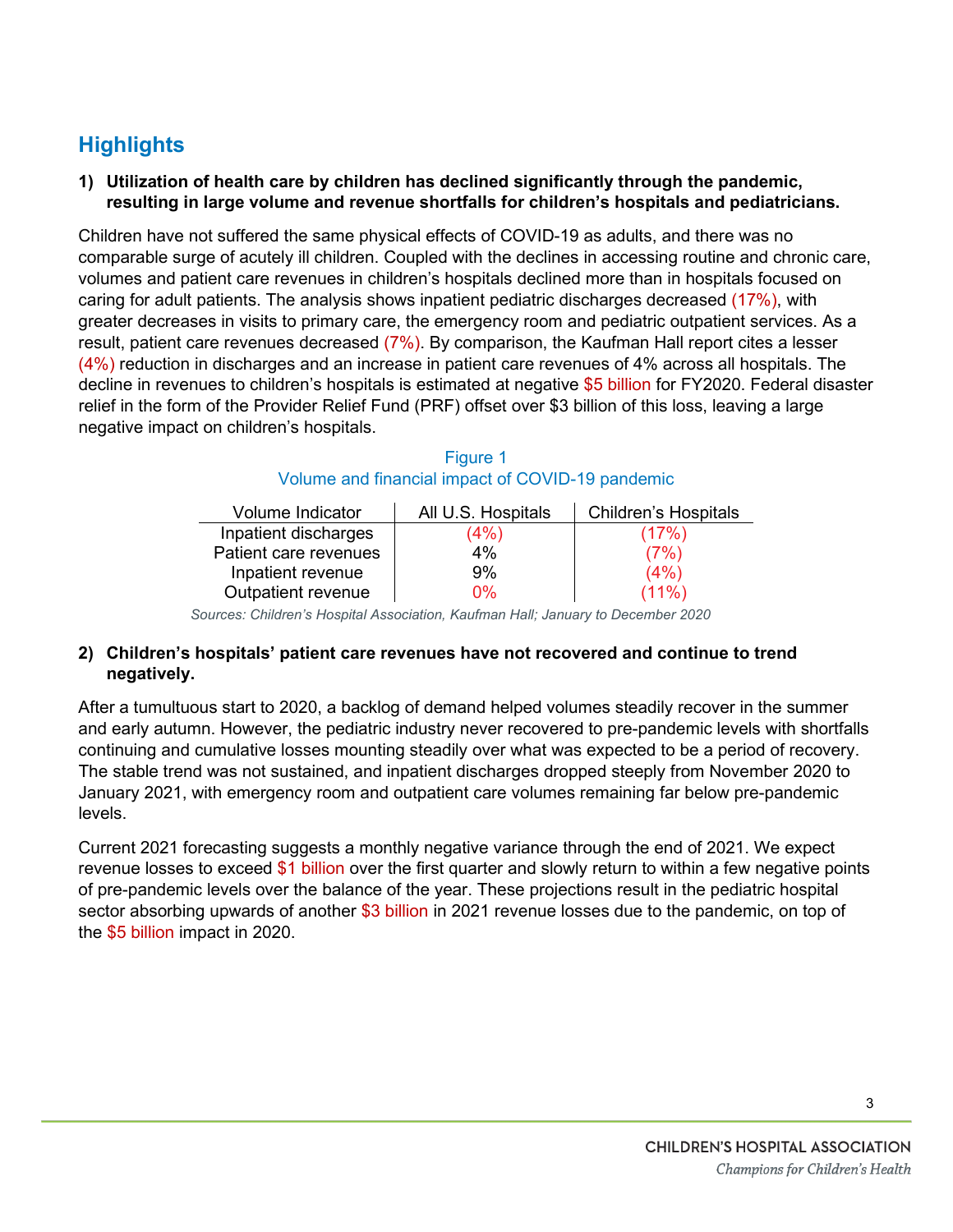

*Source: Children's Hospital Association; January 2020 to January 2021*

#### **3) Ninety percent of children's hospitals experienced a negative financial impact in 2020 and have not recovered.**

Revenue declines were 5% to 10% for most children's hospitals with a significant number of organizations experiencing more significant losses in the 15% to 20% range. These losses were sustained consistently across all national regions and major metro markets. While there is variation at the institutional level, very few children's hospitals have yet emerged from the worst of the pandemic's effects.



4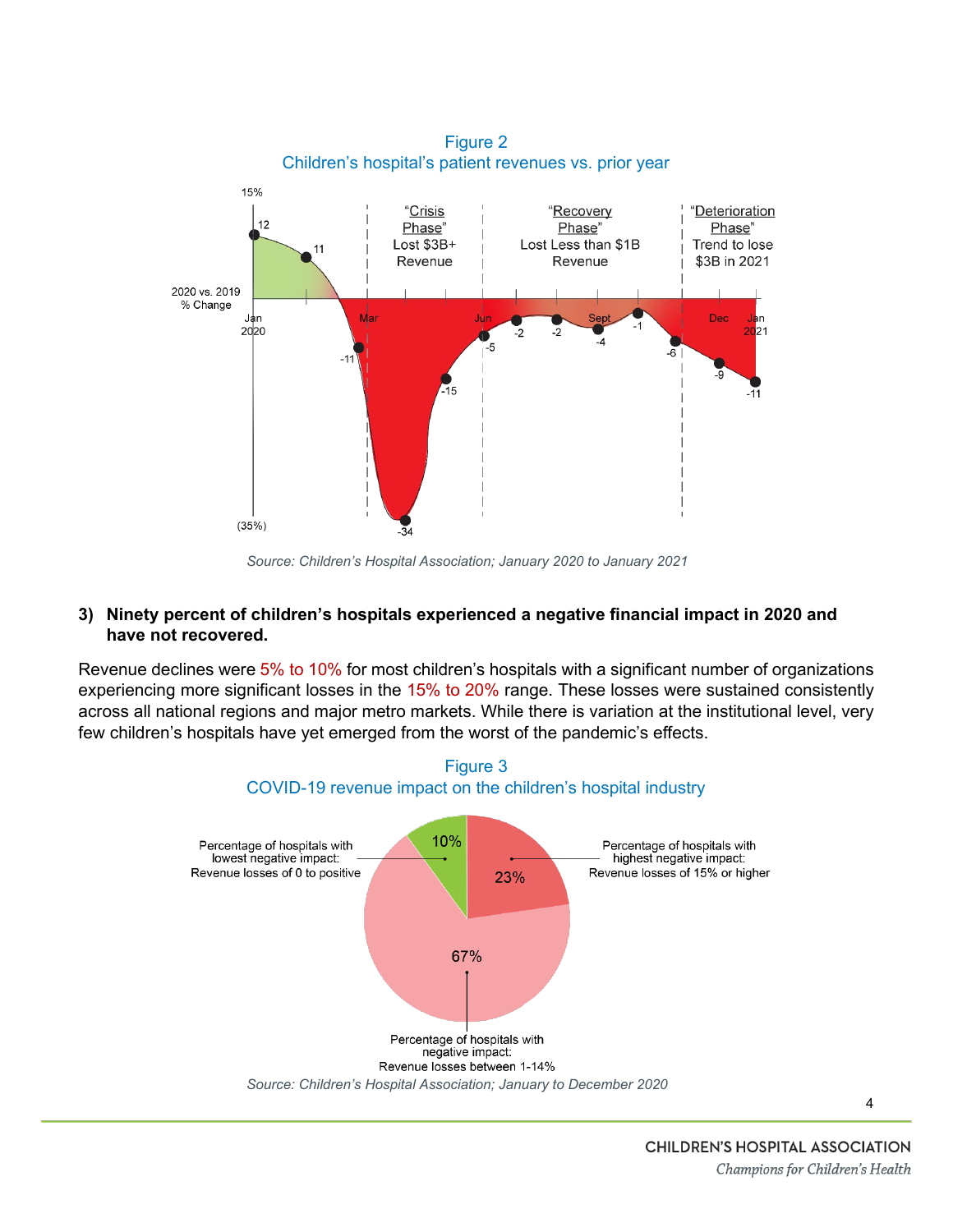### **4) Children admitted to children's hospitals in the last year have been sicker (higher acuity).**

Children being admitted to children's hospitals presented with more severe illness than prior years. The Case Mix Index (CMI), a measure of diversity, clinical complexity and the need for resources for all the pediatric admissions, increased by 11% from January to December 2020. From 2016 to 2019, the compounded annual growth rate of the CMI for the same hospitals was just 1%. These numbers suggest children, especially those with chronic and acute illness, have suffered from deferrals in care, resulting in sicker patients requiring more resources and with unknown long-term effects to their health.

The rising acuity of patients in children's hospitals creates higher costs of care per child. These higher costs are evident in the data, with inpatient volume losses being higher than the matching revenue losses as costs per case increase.



*Source: Children's Hospital Association; January to December 2020*

#### **5) Children's hospitals have faced an exacerbation of untreated behavioral and mental health crises among children and youth.**

As the safety net for children in the community, children's hospitals' emergency rooms are often the last resort for care of physical and mental health issues. With a lack of access to community-based resources and a pre-pandemic steady rise in behavioral health challenges, the pandemic turned what was a severe problem into a crisis in many communities.

Even as all pediatric volumes dropped in the pandemic, emergency room visits for suicide attempts, suicidal ideation and unmanaged neurodevelopmental disorders were 20 percentage points higher than emergency visit volumes involving physical health, with behavioral health inpatient discharges running an even more alarming 40 percentage points above the same baseline. Nationally, pediatric behavioral health capacity is constrained by a lack of age-appropriate infrastructure—caregivers, facilities and programs—as a result of chronic, insufficient funding.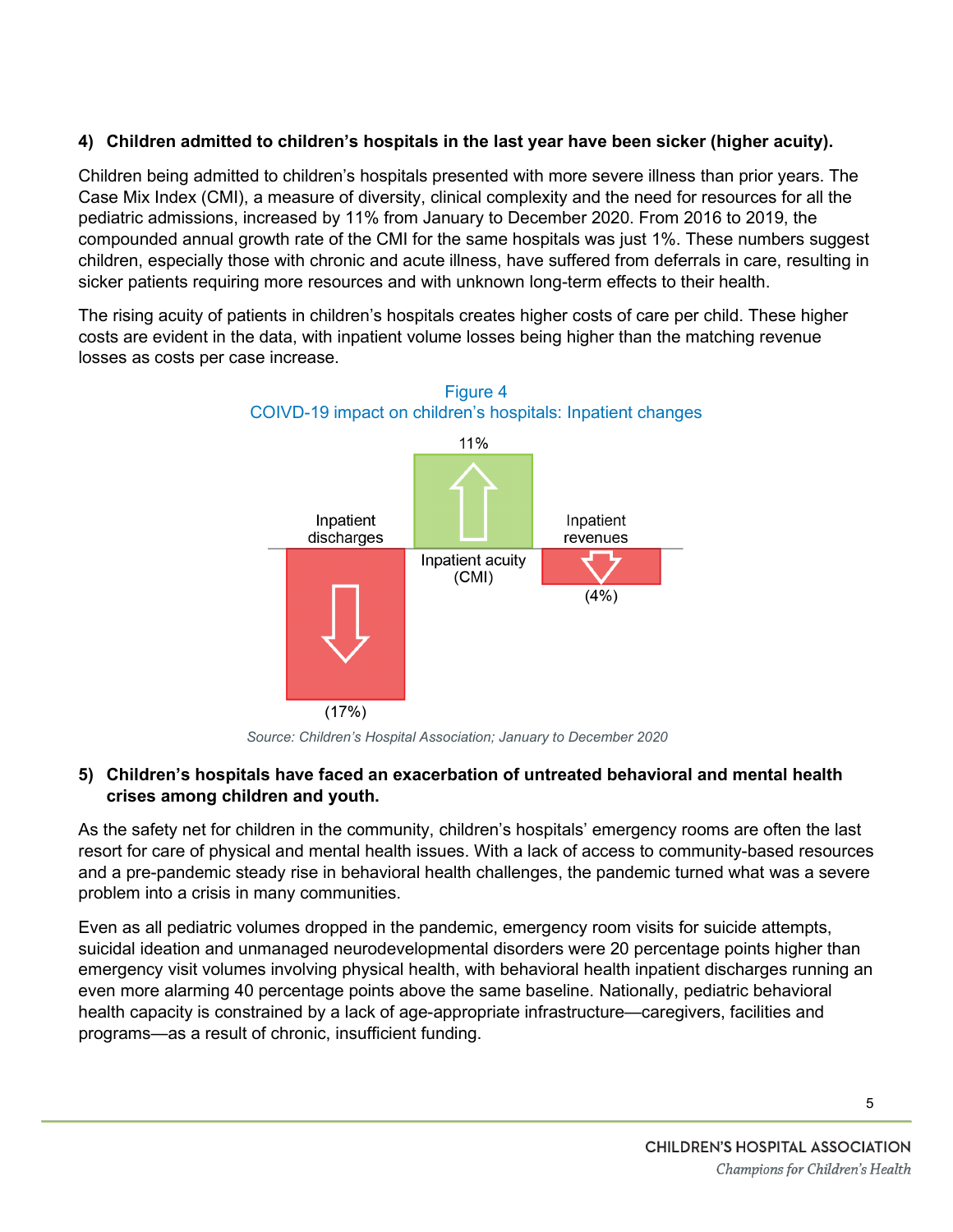Figure 5 COVID-19 impact on behavioral health volumes in children's hospitals



*Source: Children's Hospital Association; March to December 2020*

#### **6) Children's hospitals have not had access to many critical sources of federal relief provided to all U.S. hospitals, despite incurring comparable or greater pandemic financial damages.**

Since March of 2020, Congress has legislated and the administration has allocated hundreds of billions of federal relief to the provider industry. Children's hospitals, pediatricians and similar high-Medicaid providers were left out of relief provisions made available through the Medicare program and/or predicated on adult patient volumes.

| <b>Major Provider Support</b>                | <b>Hospitals Focused</b><br>on Adults | <b>Hospitals Focused</b><br>on Children |  |
|----------------------------------------------|---------------------------------------|-----------------------------------------|--|
| Support via Medicare                         |                                       |                                         |  |
| Expansion of Part A accelerated payments     |                                       |                                         |  |
| ▶ Sequester moratorium extension             |                                       |                                         |  |
| Increase in hospital payment rates for COVID |                                       |                                         |  |
| Support via Provider Relief Funding          |                                       |                                         |  |
| ▶ Phase 1 distribution                       |                                       |                                         |  |
| $\blacktriangleright$ Phase 2 distribution   |                                       |                                         |  |
| ▶ "Hot spot" hospitals                       |                                       |                                         |  |
| Rural health care facilities                 |                                       |                                         |  |
| $\blacktriangleright$ Safety net hospitals   |                                       |                                         |  |
| ▶ Children's hospitals                       |                                       |                                         |  |
| ▶ Phase 3 distribution                       |                                       |                                         |  |

Figure 6 Congressionally enacted provider relief funding

*Source: Children's Hospital Association, HHS/HRSA; X=80% or greater exclusion of children's hospitals*